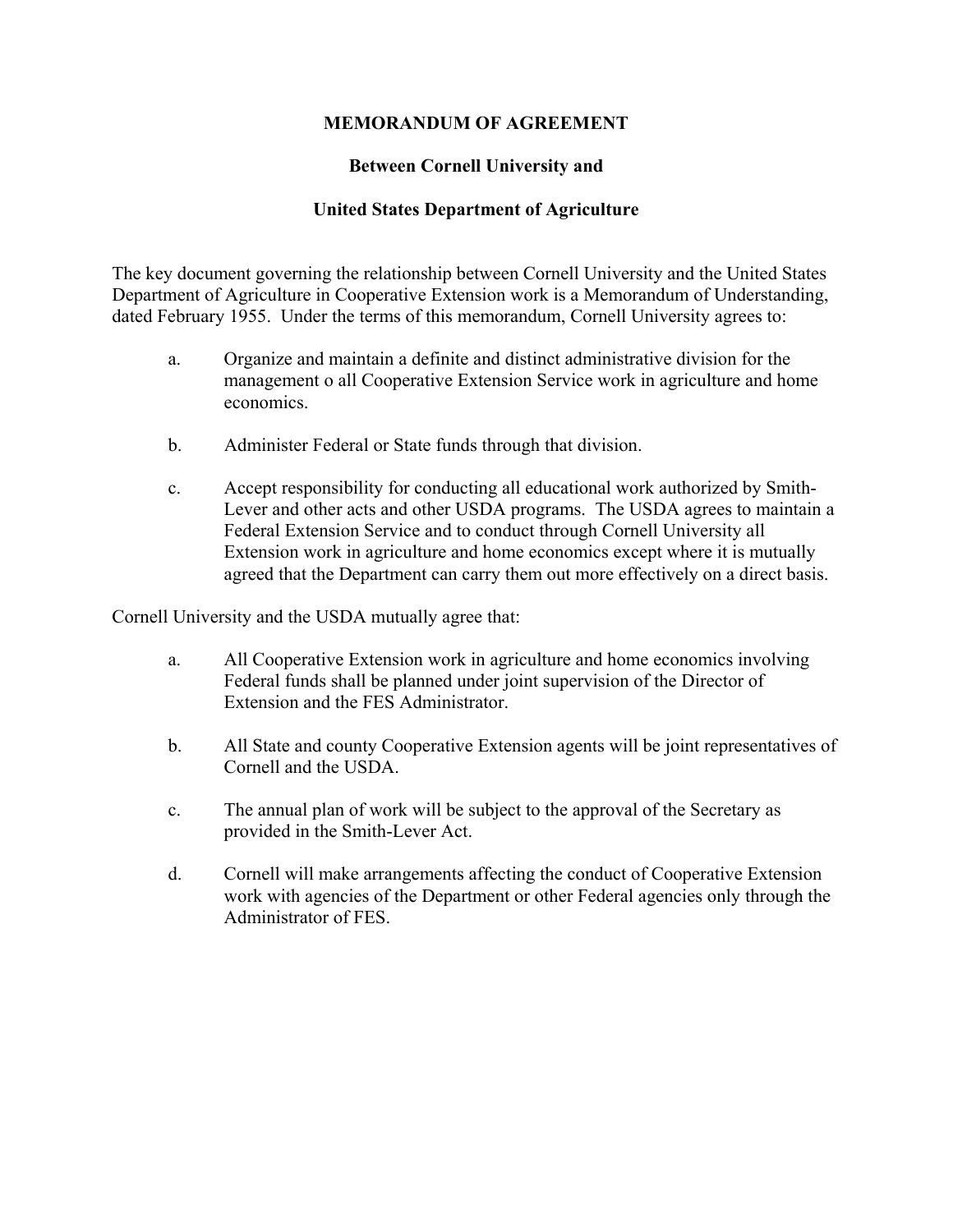## **MEMORANDUM OF UNDERSTANDING BETWEEN CORNELL UNIVERSITY AND THE UNITED STTES DEPARTMENT OF AGRICULTURE ON COOPERATIVE EXTENSION WORK IN AGRICULTURE AND HOME ECONOMICS**

Whereas Cornell University has under its control Federal and State funds for extension work in agriculture and home economics which are and may be supplemented by funds contributed for similar purposes by counties and other organizations and individuals within said State, and the United States Department of Agriculture has funds appropriated directly to it by Congress which can be spent for extension work in the State of New York;

Therefore, with a view to securing economy and efficiency in the conduct of extension work in the State of New York and the president of Cornell University acting subject to the approval of the Board of Trustees of the said Cornell University and the Secretary of Agriculture of the United States, hereby execute the following memorandum of understanding with reference to cooperative relations between said Cornell University and the United States Department of Agriculture for the organization and conduct of extension work in agriculture and home economics in the State of New York.

- I. Cornell University agrees:
	- a. To organize and maintain at said institution a definite and distinct administrative division for the management and conduct of all cooperative extension work in agriculture and home economics, with a director selected by the institution and satisfactory to the Department;
	- b. To administer through such division thus organized, known as the Extension Service in Agriculture and Home Economics, any and all funds it has or may hereafter receive for such work from appropriations made by Congress or the State Legislature, by allotment from its Board of Trustees or from any other source;
	- c. To accept the responsibility for conducting all educational work in the fields of agriculture and home economics and subjects related thereto as authorized by the Smith-Lever Act as amended and other Acts supporting cooperative extension work, and such phases of other programs of the Department as are primarily educational, which the Department has been authorized to carry on within the State.
- II The United States Department of Agriculture agrees:
	- a. To maintain in the Department a Federal Extension Service, which, under the direction of the secretary, (1) shall be charged with the administration of the Smith-Lever Act as amended and other Acts supporting cooperative extension work insofar as such administration is vested in the Department (2) shall have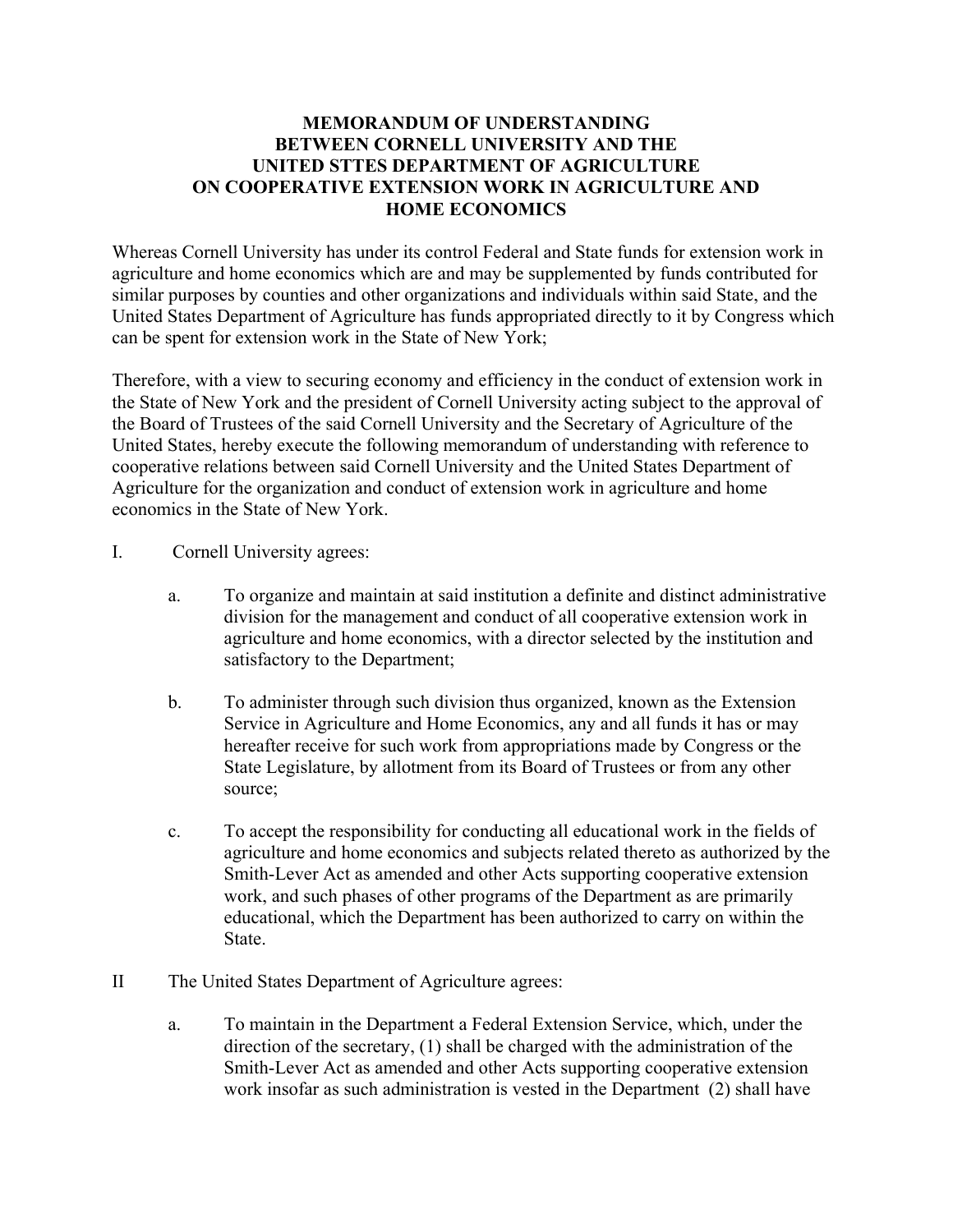primary responsibility for and leadership in all educational programs under the jurisdiction of the Department (exceppt the graduate school); (3) shall be responsible for coordination of all educational phases of other programs of the Department, except the graduate school; and (4) shall act as the liaison between the Department and officials of the Land-Grand Colleges and Universities on all matters relating to cooperative extension work in agriculture and home economics and educational activities relating thereto.

- b. To conduct through Cornell University all extension work in agriculture and home economics and subjects relating thereto authorized by Congress to be carried on within the State except those activities which by mutual agreement it is determined can most appropriately and effectively be carried out directly by the department.
- III. Cornell University and the United States Department of Agriculture mutually agrees:
	- a. That, subject to the approval of the President of Cornell University and the Secretary of Agriculture, or their duly appointed representative, all cooperative extension work in agriculture and home economics in the State of New York involving the use of Federal funds shall be planned under the joint supervision of the director of Extension Service of the New York State Colleges of Agriculture and Home Economics at Cornell University and the administration of the Federal Extension Service; and that approved plans for such cooperative extension work in the State of New York shall be carried out through the Extension Service in agriculture and home economics of Cornell University in accordance with the terms of individual project agreement.
	- b. That all State and county personnel appointed by the Department as cooperative agents for extension work in agriculture and home economics in the State of New York be joint representatives of Cornell University and the United States Department of Agriculture, unless otherwise expressly provided in the project agreement. Such personnel shall be deemed governed by the requirements of Federal Civil Service Rule No. IV relating to political activity.
	- c. That the cooperation between Cornell University and the United States Department of Agriculture shall be plainly set forth in all publications or other printed matter issued and used in connection with said cooperative extension work by either Cornell University or the United States Department of Agriculture.
	- d. That annual plans of work for the use of Smith-Lever and other Federal funds in support of cooperative extension work shall be made by the Extension Service in agriculture and home economics of the State of New York and shall be subject to the approval of the Secretary of Agriculture in accordance with the terms of the Smith-Lever Act as amended or other applicable laws, and when so approved shall be carried out by the Extension Service in agriculture and home economics of the said State of New York.